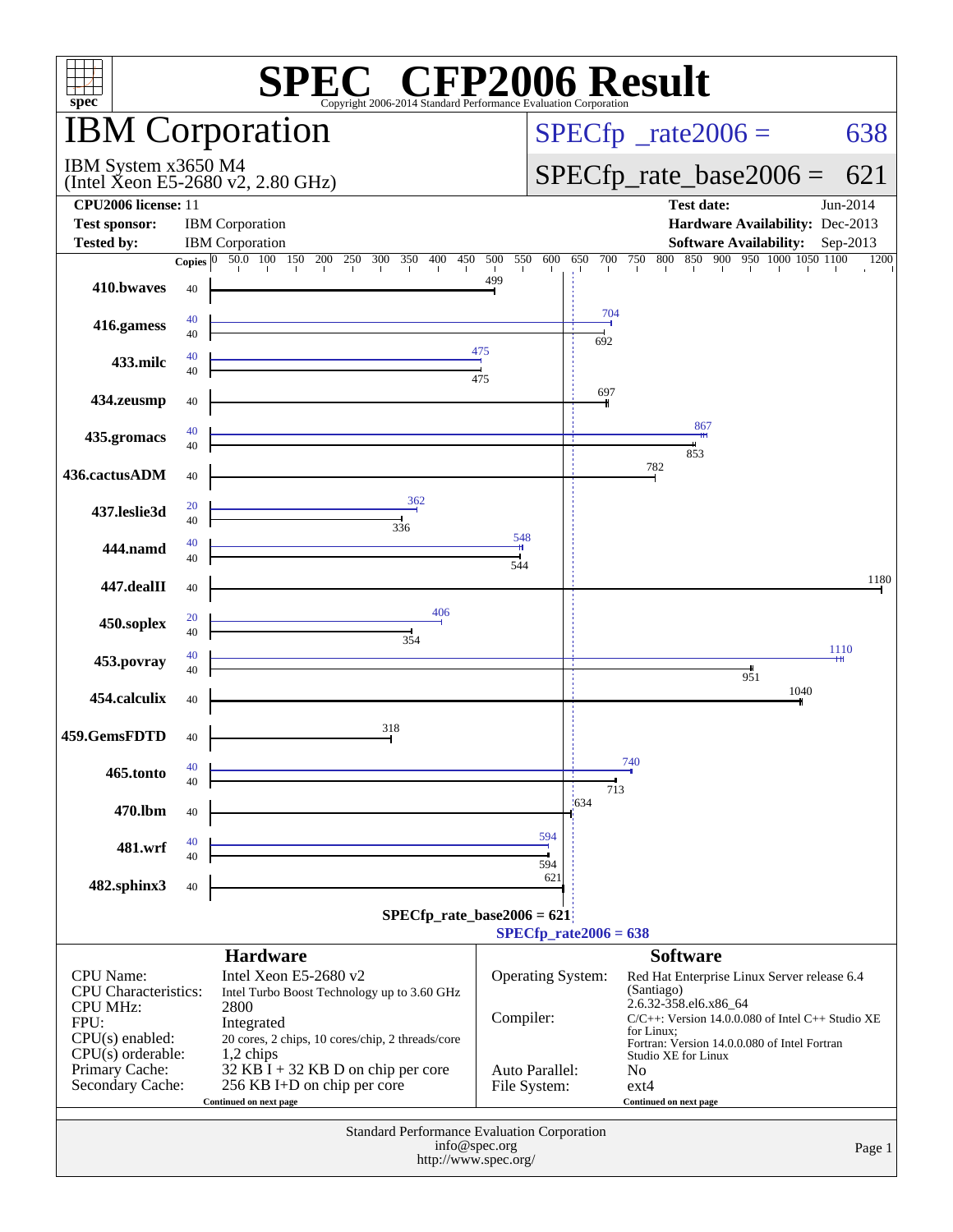

## IBM Corporation

#### IBM System x3650 M4

(Intel Xeon E5-2680 v2, 2.80 GHz)

 $SPECTp_rate2006 = 638$ 

#### [SPECfp\\_rate\\_base2006 =](http://www.spec.org/auto/cpu2006/Docs/result-fields.html#SPECfpratebase2006) 621

| <b>CPU2006 license: 11</b>                                                 |                                                                                                                                   |                                                                                    | <b>Test date:</b><br>$Jun-2014$                                  |
|----------------------------------------------------------------------------|-----------------------------------------------------------------------------------------------------------------------------------|------------------------------------------------------------------------------------|------------------------------------------------------------------|
| <b>Test sponsor:</b>                                                       | <b>IBM</b> Corporation                                                                                                            |                                                                                    | Hardware Availability: Dec-2013                                  |
| <b>Tested by:</b>                                                          | <b>IBM</b> Corporation                                                                                                            |                                                                                    | <b>Software Availability:</b><br>$Sen-2013$                      |
| L3 Cache:<br>Other Cache:<br>Memory:<br>Disk Subsystem:<br>Other Hardware: | $25 \text{ MB I+D}$ on chip per chip<br>None<br>256 GB (16 x 16 GB 2Rx4 PC3-14900R-13, ECC)<br>1 x 400 GB SAS SSD, RAID 0<br>None | <b>System State:</b><br><b>Base Pointers:</b><br>Peak Pointers:<br>Other Software: | Run level 3 (multi-user)<br>$32/64$ -bit<br>$32/64$ -bit<br>None |

**[Results Table](http://www.spec.org/auto/cpu2006/Docs/result-fields.html#ResultsTable)**

| Results Table                                                                                            |                 |                |       |                |            |                |             |               |                |              |                |              |                |              |
|----------------------------------------------------------------------------------------------------------|-----------------|----------------|-------|----------------|------------|----------------|-------------|---------------|----------------|--------------|----------------|--------------|----------------|--------------|
|                                                                                                          | <b>Base</b>     |                |       |                |            | <b>Peak</b>    |             |               |                |              |                |              |                |              |
| <b>Benchmark</b>                                                                                         | <b>Copies</b>   | <b>Seconds</b> | Ratio | <b>Seconds</b> | Ratio      | <b>Seconds</b> | Ratio       | <b>Copies</b> | <b>Seconds</b> | <b>Ratio</b> | <b>Seconds</b> | <b>Ratio</b> | <b>Seconds</b> | <b>Ratio</b> |
| 410.bwayes                                                                                               | 40              | 1089           | 499   | 1088           | 500        | 1089           | 499         | 40            | 1089           | 499          | 1088           | 500          | 1089           | 499          |
| 416.gamess                                                                                               | 40              | 1132           | 692   | 1131           | 692        | 1131           | 692         | 40            | 1109           | 706          | 1112           | 704          | 1113           | 704          |
| $433$ .milc                                                                                              | 40              | 773            | 475   | 773            | 475        | 772            | 475         | 40            | 773            | 475          | 772            | 476          | 772            | 475          |
| 434.zeusmp                                                                                               | 40              | 520            | 700   | 522            | 697        | 524            | 695         | 40            | 520            | 700          | 522            | 697          | 524            | 695          |
| 435.gromacs                                                                                              | 40 <sup>1</sup> | 335            | 853   | 335            | 853        | 337            | 848         | 40            | 327            | 874          | 330            | 867          | 331            | 863          |
| 436.cactusADM                                                                                            | 40              | 611            | 783   | 611            | 782        | 611            | 782         | 40            | 611            | 783          | 611            | 782          | 611            | 782          |
| 437.leslie3d                                                                                             | 40              | 1119           | 336   | 1117           | 336        | 1120           | 336         | 20            | <u>519</u>     | 362          | 519            | 362          | 517            | 363          |
| 444.namd                                                                                                 | 40              | 590            | 544   | 589            | 545        | 590            | 544l        | 40            | 584            | 549          | 585            | 548          | 590            | 544          |
| 447.dealII                                                                                               | 40              | 388            | 1180  | 388            | 1180       | 388            | 1180        | 40            | 388            | 1180         | 388            | 1180         | 388            | 1180         |
| $450$ .soplex                                                                                            | 40              | 943            | 354   | 943            | 354        | 945            | 353         | 20            | 411            | 406          | 411            | 406          | 410            | 407          |
| 453.povray                                                                                               | 40              | 224            | 951   | 224            | 950        | 223            | 954         | 40            | 192            | <b>1110</b>  | 191            | 1110         | 193            | 1100         |
| 454.calculix                                                                                             | 40              | 317            | 1040  | 318            | 1040       | 318            | <b>1040</b> | 40            | 317            | 1040         | 318            | 1040         | 318            | 1040         |
| 459.GemsFDTD                                                                                             | 40              | 1335           | 318   | 1336           | 318        | 1338           | 317         | 40            | 1335           | 318          | 1336           | 318          | 1338           | 317          |
| 465.tonto                                                                                                | 40              | 552            | 713   | 552            | <u>713</u> | 553            | 711         | 40            | 533            | 739          | 532            | 740          | 530            | 742          |
| 470.1bm                                                                                                  | 40              | 868            | 633   | 868            | 634        | 867            | 634         | 40            | 868            | 633          | 868            | 634          | 867            | 634          |
| 481.wrf                                                                                                  | 40              | 751            | 595   | 752            | 594        | 754            | 593         | 40            | 753            | 594          | 751            | 595          | 752            | 594          |
| 482.sphinx3                                                                                              | 40              | 1255           | 621   | 1256           | 621        | 1259           | 619         | 40            | 1255           | 621          | 1256           | 621          | 1259           | 619          |
| Results appear in the order in which they were run. Bold underlined text indicates a median measurement. |                 |                |       |                |            |                |             |               |                |              |                |              |                |              |

#### **[Submit Notes](http://www.spec.org/auto/cpu2006/Docs/result-fields.html#SubmitNotes)**

 The numactl mechanism was used to bind copies to processors. The config file option 'submit' was used to generate numactl commands to bind each copy to a specific processor. For details, please see the config file.

#### **[Operating System Notes](http://www.spec.org/auto/cpu2006/Docs/result-fields.html#OperatingSystemNotes)**

 Stack size set to unlimited using "ulimit -s unlimited" Zone reclaim mode enabled with: echo 1 > /proc/sys/vm/zone\_reclaim\_mode Intel Idle Driver disabled with the following Linux kernel parameter in /etc/grub.conf: intel\_idle.max\_cstate=0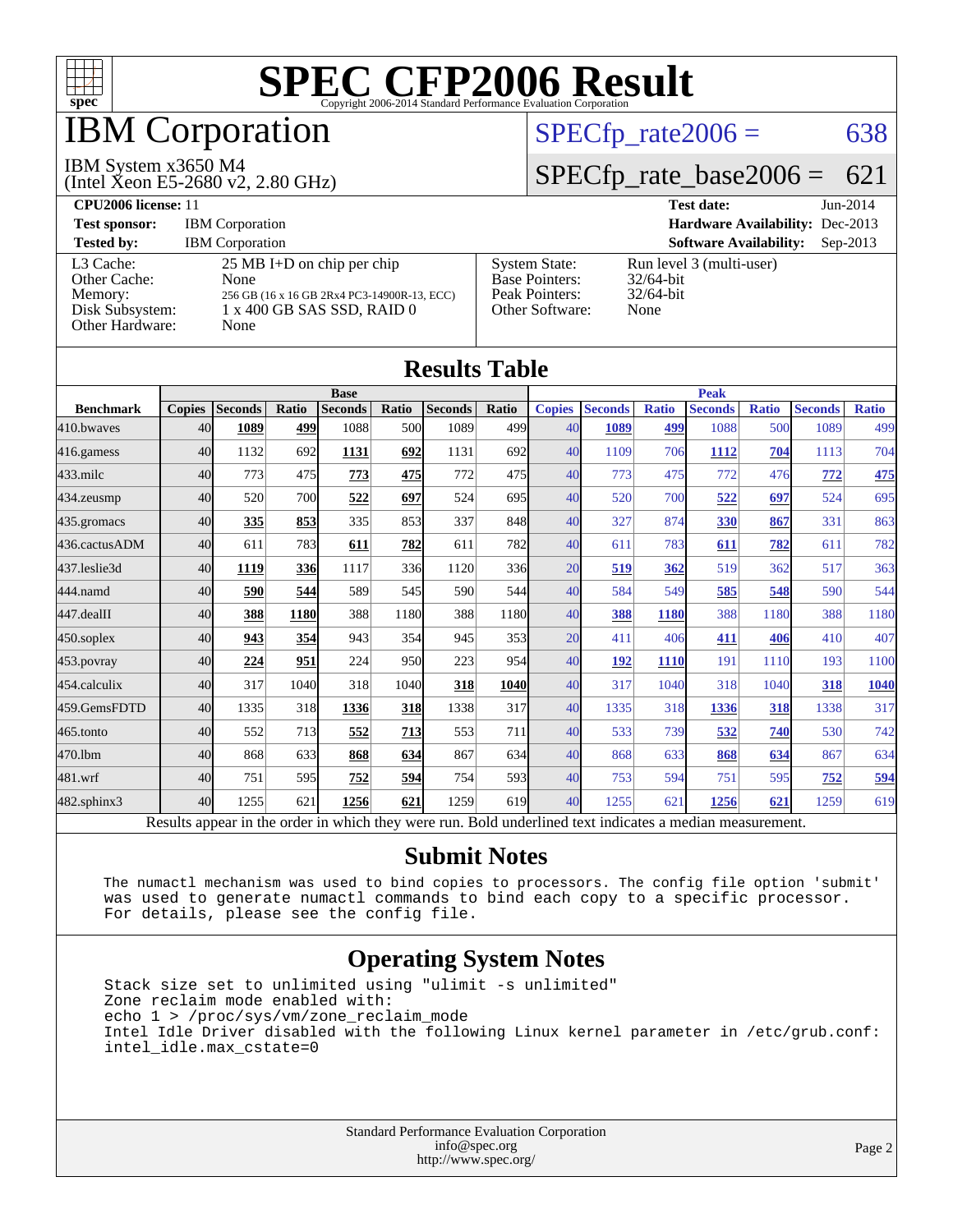

IBM Corporation

 $SPECTp\_rate2006 = 638$ 

(Intel Xeon E5-2680 v2, 2.80 GHz) IBM System x3650 M4

[SPECfp\\_rate\\_base2006 =](http://www.spec.org/auto/cpu2006/Docs/result-fields.html#SPECfpratebase2006) 621

**[CPU2006 license:](http://www.spec.org/auto/cpu2006/Docs/result-fields.html#CPU2006license)** 11 **[Test date:](http://www.spec.org/auto/cpu2006/Docs/result-fields.html#Testdate)** Jun-2014 **[Test sponsor:](http://www.spec.org/auto/cpu2006/Docs/result-fields.html#Testsponsor)** IBM Corporation **[Hardware Availability:](http://www.spec.org/auto/cpu2006/Docs/result-fields.html#HardwareAvailability)** Dec-2013 **[Tested by:](http://www.spec.org/auto/cpu2006/Docs/result-fields.html#Testedby)** IBM Corporation **[Software Availability:](http://www.spec.org/auto/cpu2006/Docs/result-fields.html#SoftwareAvailability)** Sep-2013

#### **[Platform Notes](http://www.spec.org/auto/cpu2006/Docs/result-fields.html#PlatformNotes)**

Standard Performance Evaluation Corporation [info@spec.org](mailto:info@spec.org) BIOS setting: Operating Mode set to Maximum Performance Sysinfo program /home/SPECcpu-20140116-ic14.0/config/sysinfo.rev6818 \$Rev: 6818 \$ \$Date:: 2012-07-17 #\$ e86d102572650a6e4d596a3cee98f191 running on x3650M4 Sun Jun 15 05:04:29 2014 This section contains SUT (System Under Test) info as seen by some common utilities. To remove or add to this section, see: <http://www.spec.org/cpu2006/Docs/config.html#sysinfo> From /proc/cpuinfo model name : Intel $(R)$  Xeon $(R)$  CPU E5-2680 v2 @ 2.80GHz 2 "physical id"s (chips) 40 "processors" cores, siblings (Caution: counting these is hw and system dependent. The following excerpts from /proc/cpuinfo might not be reliable. Use with caution.) cpu cores : 10 siblings : 20 physical 0: cores 0 1 2 3 4 8 9 10 11 12 physical 1: cores 0 1 2 3 4 8 9 10 11 12 cache size : 25600 KB From /proc/meminfo MemTotal: 264339612 kB HugePages\_Total: 0 Hugepagesize: 2048 kB /usr/bin/lsb\_release -d Red Hat Enterprise Linux Server release 6.4 (Santiago) From /etc/\*release\* /etc/\*version\* redhat-release: Red Hat Enterprise Linux Server release 6.4 (Santiago) system-release: Red Hat Enterprise Linux Server release 6.4 (Santiago) system-release-cpe: cpe:/o:redhat:enterprise\_linux:6server:ga:server uname -a: Linux x3650M4 2.6.32-358.18.1.el6.x86\_64 #1 SMP Fri Aug 2 17:04:38 EDT 2013 x86\_64 x86\_64 x86\_64 GNU/Linux run-level 3 Jun 11 17:54 SPEC is set to: /home/SPECcpu-20140116-ic14.0 Size Used Avail Use% Mounted on /dev/mapper/vg\_x3650m4-lv\_home ext4 313G 114G 183G 39% /home Additional information from dmidecode: BIOS IBM -[VVE135VUS-1.60]- 12/05/2013 Memory: 8x Not Specified Not Specified 16x Samsung M393B2G70QH0-CMA 16 GB 1867 MHz 2 rank Continued on next page

<http://www.spec.org/>

Page 3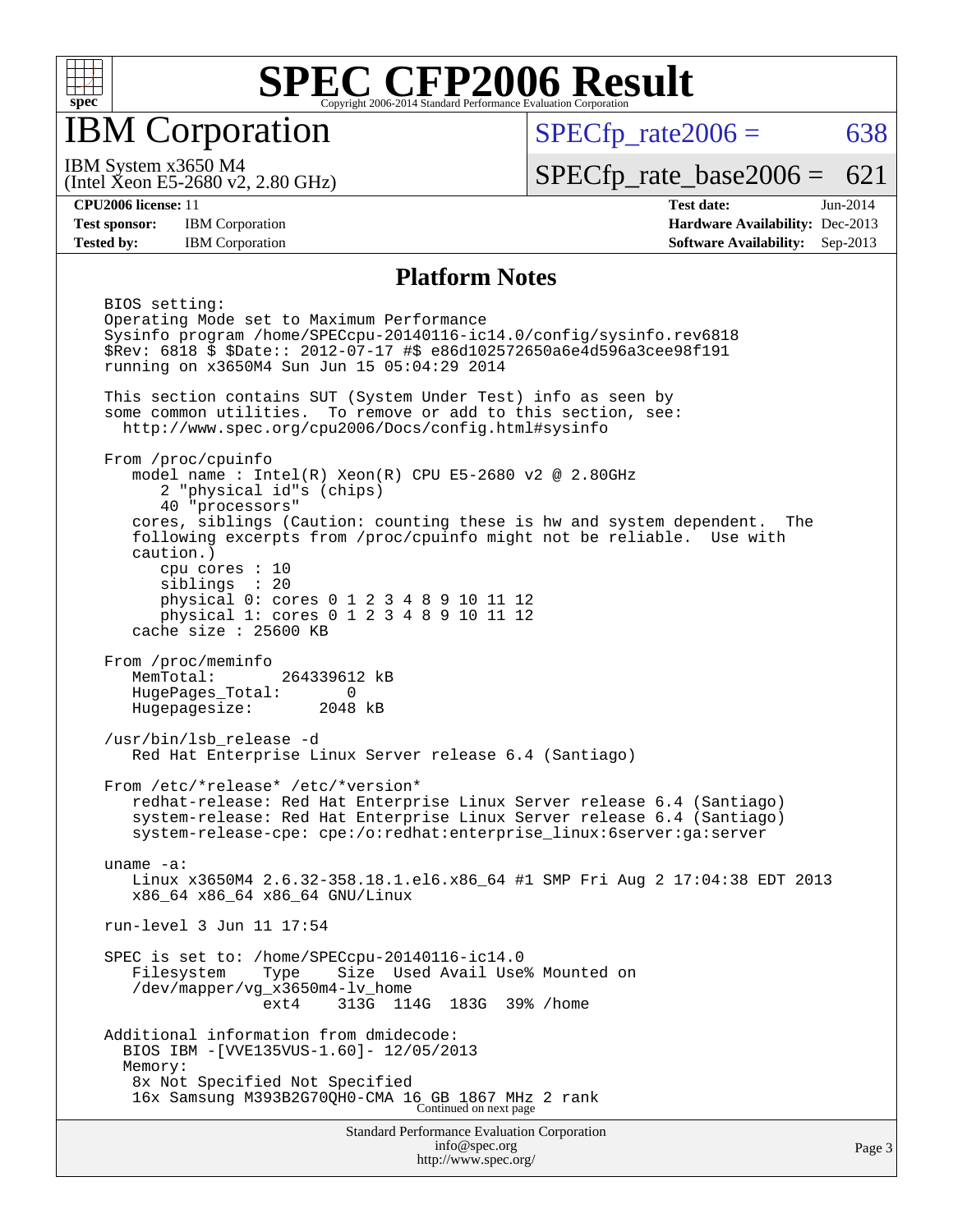

### IBM Corporation

 $SPECTp\_rate2006 = 638$ 

IBM System x3650 M4

(Intel Xeon E5-2680 v2, 2.80 GHz)

**[Tested by:](http://www.spec.org/auto/cpu2006/Docs/result-fields.html#Testedby)** IBM Corporation **[Software Availability:](http://www.spec.org/auto/cpu2006/Docs/result-fields.html#SoftwareAvailability)** Sep-2013

[SPECfp\\_rate\\_base2006 =](http://www.spec.org/auto/cpu2006/Docs/result-fields.html#SPECfpratebase2006) 621 **[CPU2006 license:](http://www.spec.org/auto/cpu2006/Docs/result-fields.html#CPU2006license)** 11 **[Test date:](http://www.spec.org/auto/cpu2006/Docs/result-fields.html#Testdate)** Jun-2014 **[Test sponsor:](http://www.spec.org/auto/cpu2006/Docs/result-fields.html#Testsponsor)** IBM Corporation **[Hardware Availability:](http://www.spec.org/auto/cpu2006/Docs/result-fields.html#HardwareAvailability)** Dec-2013

#### **[Platform Notes \(Continued\)](http://www.spec.org/auto/cpu2006/Docs/result-fields.html#PlatformNotes)**

(End of data from sysinfo program)

#### **[General Notes](http://www.spec.org/auto/cpu2006/Docs/result-fields.html#GeneralNotes)**

Environment variables set by runspec before the start of the run: LD\_LIBRARY\_PATH = "/home/SPECcpu-20140116-ic14.0/libs/32:/home/SPECcpu-20140116-ic14.0/libs/64:/home/SPECcpu-20140116-ic14.0/sh"

 Binaries compiled on a system with 1x Core i7-860 CPU + 8GB memory using RedHat EL 6.4 Transparent Huge Pages enabled with: echo always > /sys/kernel/mm/redhat\_transparent\_hugepage/enabled Filesystem page cache cleared with: echo 1> /proc/sys/vm/drop\_caches runspec command invoked through numactl i.e.: numactl --interleave=all runspec <etc>

#### **[Base Compiler Invocation](http://www.spec.org/auto/cpu2006/Docs/result-fields.html#BaseCompilerInvocation)**

 $C$  benchmarks:<br>icc  $-m64$ 

[C++ benchmarks:](http://www.spec.org/auto/cpu2006/Docs/result-fields.html#CXXbenchmarks) [icpc -m64](http://www.spec.org/cpu2006/results/res2014q3/cpu2006-20140617-29958.flags.html#user_CXXbase_intel_icpc_64bit_bedb90c1146cab66620883ef4f41a67e)

[Fortran benchmarks](http://www.spec.org/auto/cpu2006/Docs/result-fields.html#Fortranbenchmarks): [ifort -m64](http://www.spec.org/cpu2006/results/res2014q3/cpu2006-20140617-29958.flags.html#user_FCbase_intel_ifort_64bit_ee9d0fb25645d0210d97eb0527dcc06e)

[Benchmarks using both Fortran and C](http://www.spec.org/auto/cpu2006/Docs/result-fields.html#BenchmarksusingbothFortranandC): [icc -m64](http://www.spec.org/cpu2006/results/res2014q3/cpu2006-20140617-29958.flags.html#user_CC_FCbase_intel_icc_64bit_0b7121f5ab7cfabee23d88897260401c) [ifort -m64](http://www.spec.org/cpu2006/results/res2014q3/cpu2006-20140617-29958.flags.html#user_CC_FCbase_intel_ifort_64bit_ee9d0fb25645d0210d97eb0527dcc06e)

#### **[Base Portability Flags](http://www.spec.org/auto/cpu2006/Docs/result-fields.html#BasePortabilityFlags)**

| 410.bwaves: - DSPEC_CPU_LP64               |  |
|--------------------------------------------|--|
| 416.gamess: - DSPEC_CPU_LP64               |  |
| 433.milc: -DSPEC CPU LP64                  |  |
| 434.zeusmp: -DSPEC_CPU_LP64                |  |
| 435.gromacs: -DSPEC_CPU_LP64 -nofor_main   |  |
| 436.cactusADM: -DSPEC CPU LP64 -nofor main |  |
| 437.leslie3d: -DSPEC CPU LP64              |  |
| 444.namd: - DSPEC CPU LP64                 |  |
| 447.dealII: -DSPEC_CPU LP64                |  |
| 450.soplex: -DSPEC_CPU_LP64                |  |
| 453.povray: -DSPEC_CPU_LP64                |  |
| 454.calculix: - DSPEC_CPU_LP64 -nofor_main |  |
| 459.GemsFDTD: - DSPEC_CPU_LP64             |  |
|                                            |  |

Continued on next page

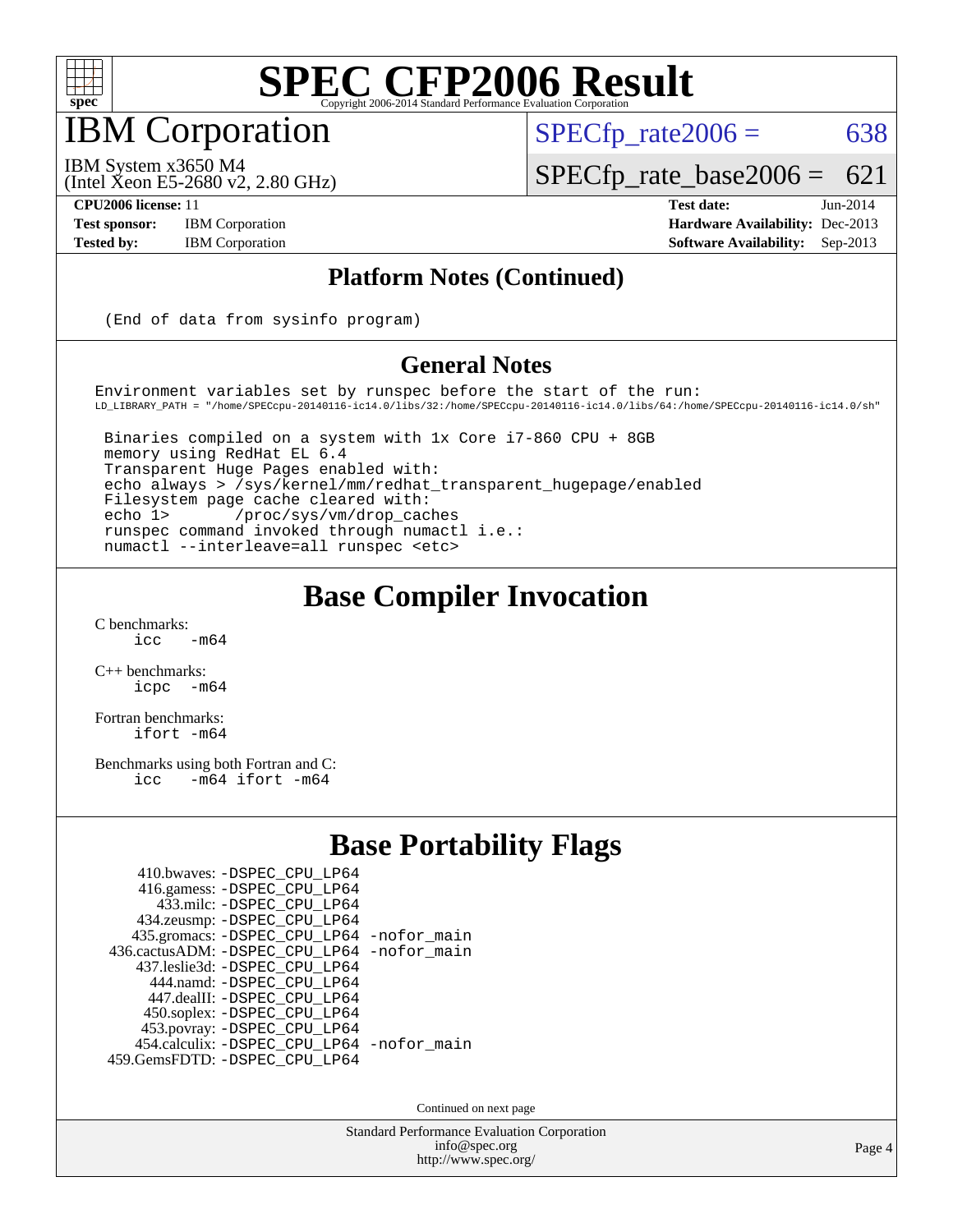

IBM Corporation

 $SPECTp\_rate2006 = 638$ 

(Intel Xeon E5-2680 v2, 2.80 GHz) IBM System x3650 M4

[SPECfp\\_rate\\_base2006 =](http://www.spec.org/auto/cpu2006/Docs/result-fields.html#SPECfpratebase2006) 621

**[CPU2006 license:](http://www.spec.org/auto/cpu2006/Docs/result-fields.html#CPU2006license)** 11 **[Test date:](http://www.spec.org/auto/cpu2006/Docs/result-fields.html#Testdate)** Jun-2014 **[Test sponsor:](http://www.spec.org/auto/cpu2006/Docs/result-fields.html#Testsponsor)** IBM Corporation **[Hardware Availability:](http://www.spec.org/auto/cpu2006/Docs/result-fields.html#HardwareAvailability)** Dec-2013 **[Tested by:](http://www.spec.org/auto/cpu2006/Docs/result-fields.html#Testedby)** IBM Corporation **[Software Availability:](http://www.spec.org/auto/cpu2006/Docs/result-fields.html#SoftwareAvailability)** Sep-2013

### **[Base Portability Flags \(Continued\)](http://www.spec.org/auto/cpu2006/Docs/result-fields.html#BasePortabilityFlags)**

 465.tonto: [-DSPEC\\_CPU\\_LP64](http://www.spec.org/cpu2006/results/res2014q3/cpu2006-20140617-29958.flags.html#suite_basePORTABILITY465_tonto_DSPEC_CPU_LP64) 470.lbm: [-DSPEC\\_CPU\\_LP64](http://www.spec.org/cpu2006/results/res2014q3/cpu2006-20140617-29958.flags.html#suite_basePORTABILITY470_lbm_DSPEC_CPU_LP64) 482.sphinx3: [-DSPEC\\_CPU\\_LP64](http://www.spec.org/cpu2006/results/res2014q3/cpu2006-20140617-29958.flags.html#suite_basePORTABILITY482_sphinx3_DSPEC_CPU_LP64)

481.wrf: [-DSPEC\\_CPU\\_LP64](http://www.spec.org/cpu2006/results/res2014q3/cpu2006-20140617-29958.flags.html#suite_basePORTABILITY481_wrf_DSPEC_CPU_LP64) [-DSPEC\\_CPU\\_CASE\\_FLAG](http://www.spec.org/cpu2006/results/res2014q3/cpu2006-20140617-29958.flags.html#b481.wrf_baseCPORTABILITY_DSPEC_CPU_CASE_FLAG) [-DSPEC\\_CPU\\_LINUX](http://www.spec.org/cpu2006/results/res2014q3/cpu2006-20140617-29958.flags.html#b481.wrf_baseCPORTABILITY_DSPEC_CPU_LINUX)

**[Base Optimization Flags](http://www.spec.org/auto/cpu2006/Docs/result-fields.html#BaseOptimizationFlags)**

[C benchmarks](http://www.spec.org/auto/cpu2006/Docs/result-fields.html#Cbenchmarks):

[-xAVX](http://www.spec.org/cpu2006/results/res2014q3/cpu2006-20140617-29958.flags.html#user_CCbase_f-xAVX) [-ipo](http://www.spec.org/cpu2006/results/res2014q3/cpu2006-20140617-29958.flags.html#user_CCbase_f-ipo) [-O3](http://www.spec.org/cpu2006/results/res2014q3/cpu2006-20140617-29958.flags.html#user_CCbase_f-O3) [-no-prec-div](http://www.spec.org/cpu2006/results/res2014q3/cpu2006-20140617-29958.flags.html#user_CCbase_f-no-prec-div) [-opt-prefetch](http://www.spec.org/cpu2006/results/res2014q3/cpu2006-20140617-29958.flags.html#user_CCbase_f-opt-prefetch) [-auto-p32](http://www.spec.org/cpu2006/results/res2014q3/cpu2006-20140617-29958.flags.html#user_CCbase_f-auto-p32) [-ansi-alias](http://www.spec.org/cpu2006/results/res2014q3/cpu2006-20140617-29958.flags.html#user_CCbase_f-ansi-alias) [-opt-mem-layout-trans=3](http://www.spec.org/cpu2006/results/res2014q3/cpu2006-20140617-29958.flags.html#user_CCbase_f-opt-mem-layout-trans_a7b82ad4bd7abf52556d4961a2ae94d5)

[C++ benchmarks:](http://www.spec.org/auto/cpu2006/Docs/result-fields.html#CXXbenchmarks)

[-xAVX](http://www.spec.org/cpu2006/results/res2014q3/cpu2006-20140617-29958.flags.html#user_CXXbase_f-xAVX) [-ipo](http://www.spec.org/cpu2006/results/res2014q3/cpu2006-20140617-29958.flags.html#user_CXXbase_f-ipo) [-O3](http://www.spec.org/cpu2006/results/res2014q3/cpu2006-20140617-29958.flags.html#user_CXXbase_f-O3) [-no-prec-div](http://www.spec.org/cpu2006/results/res2014q3/cpu2006-20140617-29958.flags.html#user_CXXbase_f-no-prec-div) [-opt-prefetch](http://www.spec.org/cpu2006/results/res2014q3/cpu2006-20140617-29958.flags.html#user_CXXbase_f-opt-prefetch) [-auto-p32](http://www.spec.org/cpu2006/results/res2014q3/cpu2006-20140617-29958.flags.html#user_CXXbase_f-auto-p32) [-ansi-alias](http://www.spec.org/cpu2006/results/res2014q3/cpu2006-20140617-29958.flags.html#user_CXXbase_f-ansi-alias) [-opt-mem-layout-trans=3](http://www.spec.org/cpu2006/results/res2014q3/cpu2006-20140617-29958.flags.html#user_CXXbase_f-opt-mem-layout-trans_a7b82ad4bd7abf52556d4961a2ae94d5)

[Fortran benchmarks](http://www.spec.org/auto/cpu2006/Docs/result-fields.html#Fortranbenchmarks):

[-xAVX](http://www.spec.org/cpu2006/results/res2014q3/cpu2006-20140617-29958.flags.html#user_FCbase_f-xAVX) [-ipo](http://www.spec.org/cpu2006/results/res2014q3/cpu2006-20140617-29958.flags.html#user_FCbase_f-ipo) [-O3](http://www.spec.org/cpu2006/results/res2014q3/cpu2006-20140617-29958.flags.html#user_FCbase_f-O3) [-no-prec-div](http://www.spec.org/cpu2006/results/res2014q3/cpu2006-20140617-29958.flags.html#user_FCbase_f-no-prec-div) [-opt-prefetch](http://www.spec.org/cpu2006/results/res2014q3/cpu2006-20140617-29958.flags.html#user_FCbase_f-opt-prefetch)

[Benchmarks using both Fortran and C](http://www.spec.org/auto/cpu2006/Docs/result-fields.html#BenchmarksusingbothFortranandC):

[-xAVX](http://www.spec.org/cpu2006/results/res2014q3/cpu2006-20140617-29958.flags.html#user_CC_FCbase_f-xAVX) [-ipo](http://www.spec.org/cpu2006/results/res2014q3/cpu2006-20140617-29958.flags.html#user_CC_FCbase_f-ipo) [-O3](http://www.spec.org/cpu2006/results/res2014q3/cpu2006-20140617-29958.flags.html#user_CC_FCbase_f-O3) [-no-prec-div](http://www.spec.org/cpu2006/results/res2014q3/cpu2006-20140617-29958.flags.html#user_CC_FCbase_f-no-prec-div) [-opt-prefetch](http://www.spec.org/cpu2006/results/res2014q3/cpu2006-20140617-29958.flags.html#user_CC_FCbase_f-opt-prefetch) [-auto-p32](http://www.spec.org/cpu2006/results/res2014q3/cpu2006-20140617-29958.flags.html#user_CC_FCbase_f-auto-p32) [-ansi-alias](http://www.spec.org/cpu2006/results/res2014q3/cpu2006-20140617-29958.flags.html#user_CC_FCbase_f-ansi-alias) [-opt-mem-layout-trans=3](http://www.spec.org/cpu2006/results/res2014q3/cpu2006-20140617-29958.flags.html#user_CC_FCbase_f-opt-mem-layout-trans_a7b82ad4bd7abf52556d4961a2ae94d5)

#### **[Peak Compiler Invocation](http://www.spec.org/auto/cpu2006/Docs/result-fields.html#PeakCompilerInvocation)**

[C benchmarks](http://www.spec.org/auto/cpu2006/Docs/result-fields.html#Cbenchmarks):  $\text{icc}$   $-\text{m64}$ 

[C++ benchmarks \(except as noted below\):](http://www.spec.org/auto/cpu2006/Docs/result-fields.html#CXXbenchmarksexceptasnotedbelow) [icpc -m64](http://www.spec.org/cpu2006/results/res2014q3/cpu2006-20140617-29958.flags.html#user_CXXpeak_intel_icpc_64bit_bedb90c1146cab66620883ef4f41a67e)

450.soplex: [icpc -m32](http://www.spec.org/cpu2006/results/res2014q3/cpu2006-20140617-29958.flags.html#user_peakCXXLD450_soplex_intel_icpc_4e5a5ef1a53fd332b3c49e69c3330699)

[Fortran benchmarks](http://www.spec.org/auto/cpu2006/Docs/result-fields.html#Fortranbenchmarks): [ifort -m64](http://www.spec.org/cpu2006/results/res2014q3/cpu2006-20140617-29958.flags.html#user_FCpeak_intel_ifort_64bit_ee9d0fb25645d0210d97eb0527dcc06e)

[Benchmarks using both Fortran and C](http://www.spec.org/auto/cpu2006/Docs/result-fields.html#BenchmarksusingbothFortranandC): [icc -m64](http://www.spec.org/cpu2006/results/res2014q3/cpu2006-20140617-29958.flags.html#user_CC_FCpeak_intel_icc_64bit_0b7121f5ab7cfabee23d88897260401c) [ifort -m64](http://www.spec.org/cpu2006/results/res2014q3/cpu2006-20140617-29958.flags.html#user_CC_FCpeak_intel_ifort_64bit_ee9d0fb25645d0210d97eb0527dcc06e)

### **[Peak Portability Flags](http://www.spec.org/auto/cpu2006/Docs/result-fields.html#PeakPortabilityFlags)**

 410.bwaves: [-DSPEC\\_CPU\\_LP64](http://www.spec.org/cpu2006/results/res2014q3/cpu2006-20140617-29958.flags.html#suite_peakPORTABILITY410_bwaves_DSPEC_CPU_LP64) 416.gamess: [-DSPEC\\_CPU\\_LP64](http://www.spec.org/cpu2006/results/res2014q3/cpu2006-20140617-29958.flags.html#suite_peakPORTABILITY416_gamess_DSPEC_CPU_LP64) 433.milc: [-DSPEC\\_CPU\\_LP64](http://www.spec.org/cpu2006/results/res2014q3/cpu2006-20140617-29958.flags.html#suite_peakPORTABILITY433_milc_DSPEC_CPU_LP64)

Continued on next page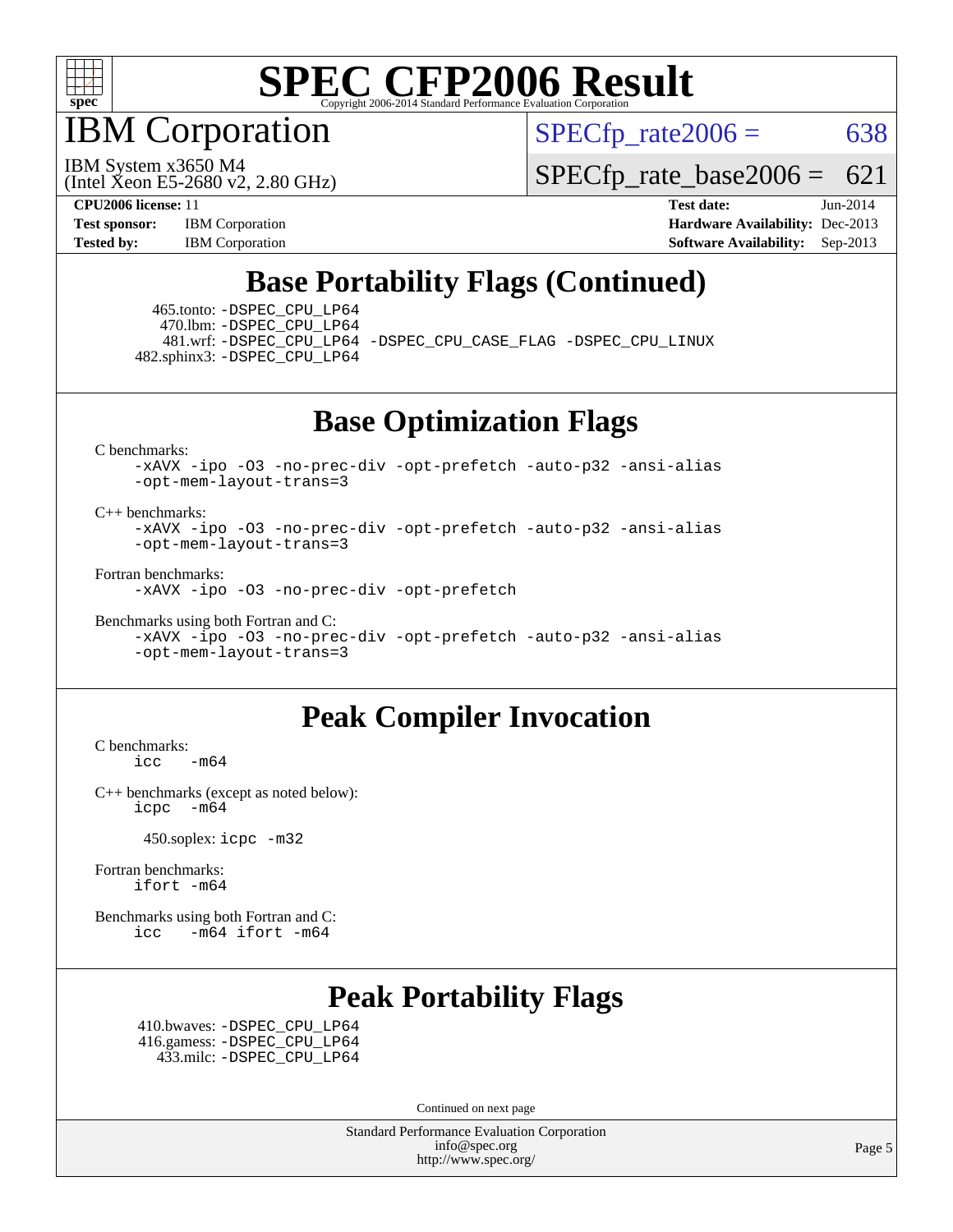

**BM** Corporation

 $SPECTp\_rate2006 = 638$ 

(Intel Xeon E5-2680 v2, 2.80 GHz) IBM System x3650 M4

[SPECfp\\_rate\\_base2006 =](http://www.spec.org/auto/cpu2006/Docs/result-fields.html#SPECfpratebase2006) 621

| <b>Test sponsor:</b> | <b>IBM</b> Corporation |
|----------------------|------------------------|
| <b>Tested by:</b>    | <b>IBM</b> Corporation |

**[CPU2006 license:](http://www.spec.org/auto/cpu2006/Docs/result-fields.html#CPU2006license)** 11 **[Test date:](http://www.spec.org/auto/cpu2006/Docs/result-fields.html#Testdate)** Jun-2014 **[Hardware Availability:](http://www.spec.org/auto/cpu2006/Docs/result-fields.html#HardwareAvailability)** Dec-2013 **[Software Availability:](http://www.spec.org/auto/cpu2006/Docs/result-fields.html#SoftwareAvailability)** Sep-2013

### **[Peak Portability Flags \(Continued\)](http://www.spec.org/auto/cpu2006/Docs/result-fields.html#PeakPortabilityFlags)**

| 434.zeusmp: - DSPEC_CPU_LP64               |                                                                |
|--------------------------------------------|----------------------------------------------------------------|
| 435.gromacs: -DSPEC_CPU_LP64 -nofor_main   |                                                                |
| 436.cactusADM: -DSPEC_CPU_LP64 -nofor_main |                                                                |
| 437.leslie3d: -DSPEC CPU LP64              |                                                                |
| 444.namd: -DSPEC CPU LP64                  |                                                                |
| 447.dealII: -DSPEC CPU LP64                |                                                                |
| 453.povray: -DSPEC_CPU_LP64                |                                                                |
| 454.calculix: -DSPEC_CPU_LP64 -nofor_main  |                                                                |
| 459.GemsFDTD: -DSPEC CPU LP64              |                                                                |
| 465.tonto: -DSPEC CPU LP64                 |                                                                |
| 470.1bm: - DSPEC CPU LP64                  |                                                                |
|                                            | 481.wrf: -DSPEC CPU_LP64 -DSPEC_CPU_CASE_FLAG -DSPEC_CPU_LINUX |
| 482.sphinx3: -DSPEC CPU LP64               |                                                                |

### **[Peak Optimization Flags](http://www.spec.org/auto/cpu2006/Docs/result-fields.html#PeakOptimizationFlags)**

[C benchmarks](http://www.spec.org/auto/cpu2006/Docs/result-fields.html#Cbenchmarks):

 433.milc: [-xAVX](http://www.spec.org/cpu2006/results/res2014q3/cpu2006-20140617-29958.flags.html#user_peakPASS2_CFLAGSPASS2_LDFLAGS433_milc_f-xAVX)(pass 2) [-prof-gen](http://www.spec.org/cpu2006/results/res2014q3/cpu2006-20140617-29958.flags.html#user_peakPASS1_CFLAGSPASS1_LDFLAGS433_milc_prof_gen_e43856698f6ca7b7e442dfd80e94a8fc)(pass 1) [-ipo](http://www.spec.org/cpu2006/results/res2014q3/cpu2006-20140617-29958.flags.html#user_peakPASS2_CFLAGSPASS2_LDFLAGS433_milc_f-ipo)(pass 2) [-O3](http://www.spec.org/cpu2006/results/res2014q3/cpu2006-20140617-29958.flags.html#user_peakPASS2_CFLAGSPASS2_LDFLAGS433_milc_f-O3)(pass 2) [-no-prec-div](http://www.spec.org/cpu2006/results/res2014q3/cpu2006-20140617-29958.flags.html#user_peakPASS2_CFLAGSPASS2_LDFLAGS433_milc_f-no-prec-div)(pass 2) [-opt-mem-layout-trans=3](http://www.spec.org/cpu2006/results/res2014q3/cpu2006-20140617-29958.flags.html#user_peakPASS2_CFLAGS433_milc_f-opt-mem-layout-trans_a7b82ad4bd7abf52556d4961a2ae94d5)(pass 2) [-prof-use](http://www.spec.org/cpu2006/results/res2014q3/cpu2006-20140617-29958.flags.html#user_peakPASS2_CFLAGSPASS2_LDFLAGS433_milc_prof_use_bccf7792157ff70d64e32fe3e1250b55)(pass 2) [-auto-ilp32](http://www.spec.org/cpu2006/results/res2014q3/cpu2006-20140617-29958.flags.html#user_peakCOPTIMIZE433_milc_f-auto-ilp32)

 $470.$ lbm: basepeak = yes

482.sphinx3: basepeak = yes

```
C++ benchmarks:
```
 444.namd: [-xAVX](http://www.spec.org/cpu2006/results/res2014q3/cpu2006-20140617-29958.flags.html#user_peakPASS2_CXXFLAGSPASS2_LDFLAGS444_namd_f-xAVX)(pass 2) [-prof-gen](http://www.spec.org/cpu2006/results/res2014q3/cpu2006-20140617-29958.flags.html#user_peakPASS1_CXXFLAGSPASS1_LDFLAGS444_namd_prof_gen_e43856698f6ca7b7e442dfd80e94a8fc)(pass 1) [-ipo](http://www.spec.org/cpu2006/results/res2014q3/cpu2006-20140617-29958.flags.html#user_peakPASS2_CXXFLAGSPASS2_LDFLAGS444_namd_f-ipo)(pass 2) [-O3](http://www.spec.org/cpu2006/results/res2014q3/cpu2006-20140617-29958.flags.html#user_peakPASS2_CXXFLAGSPASS2_LDFLAGS444_namd_f-O3)(pass 2) [-no-prec-div](http://www.spec.org/cpu2006/results/res2014q3/cpu2006-20140617-29958.flags.html#user_peakPASS2_CXXFLAGSPASS2_LDFLAGS444_namd_f-no-prec-div)(pass 2) [-opt-mem-layout-trans=3](http://www.spec.org/cpu2006/results/res2014q3/cpu2006-20140617-29958.flags.html#user_peakPASS2_CXXFLAGS444_namd_f-opt-mem-layout-trans_a7b82ad4bd7abf52556d4961a2ae94d5)(pass 2) [-prof-use](http://www.spec.org/cpu2006/results/res2014q3/cpu2006-20140617-29958.flags.html#user_peakPASS2_CXXFLAGSPASS2_LDFLAGS444_namd_prof_use_bccf7792157ff70d64e32fe3e1250b55)(pass 2) [-fno-alias](http://www.spec.org/cpu2006/results/res2014q3/cpu2006-20140617-29958.flags.html#user_peakCXXOPTIMIZE444_namd_f-no-alias_694e77f6c5a51e658e82ccff53a9e63a) [-auto-ilp32](http://www.spec.org/cpu2006/results/res2014q3/cpu2006-20140617-29958.flags.html#user_peakCXXOPTIMIZE444_namd_f-auto-ilp32)

 $447$ .dealII: basepeak = yes

 450.soplex: [-xAVX](http://www.spec.org/cpu2006/results/res2014q3/cpu2006-20140617-29958.flags.html#user_peakPASS2_CXXFLAGSPASS2_LDFLAGS450_soplex_f-xAVX)(pass 2) [-prof-gen](http://www.spec.org/cpu2006/results/res2014q3/cpu2006-20140617-29958.flags.html#user_peakPASS1_CXXFLAGSPASS1_LDFLAGS450_soplex_prof_gen_e43856698f6ca7b7e442dfd80e94a8fc)(pass 1) [-ipo](http://www.spec.org/cpu2006/results/res2014q3/cpu2006-20140617-29958.flags.html#user_peakPASS2_CXXFLAGSPASS2_LDFLAGS450_soplex_f-ipo)(pass 2) [-O3](http://www.spec.org/cpu2006/results/res2014q3/cpu2006-20140617-29958.flags.html#user_peakPASS2_CXXFLAGSPASS2_LDFLAGS450_soplex_f-O3)(pass 2) [-no-prec-div](http://www.spec.org/cpu2006/results/res2014q3/cpu2006-20140617-29958.flags.html#user_peakPASS2_CXXFLAGSPASS2_LDFLAGS450_soplex_f-no-prec-div)(pass 2) [-opt-mem-layout-trans=3](http://www.spec.org/cpu2006/results/res2014q3/cpu2006-20140617-29958.flags.html#user_peakPASS2_CXXFLAGS450_soplex_f-opt-mem-layout-trans_a7b82ad4bd7abf52556d4961a2ae94d5)(pass 2) [-prof-use](http://www.spec.org/cpu2006/results/res2014q3/cpu2006-20140617-29958.flags.html#user_peakPASS2_CXXFLAGSPASS2_LDFLAGS450_soplex_prof_use_bccf7792157ff70d64e32fe3e1250b55)(pass 2) [-opt-malloc-options=3](http://www.spec.org/cpu2006/results/res2014q3/cpu2006-20140617-29958.flags.html#user_peakOPTIMIZE450_soplex_f-opt-malloc-options_13ab9b803cf986b4ee62f0a5998c2238)

 453.povray: [-xAVX](http://www.spec.org/cpu2006/results/res2014q3/cpu2006-20140617-29958.flags.html#user_peakPASS2_CXXFLAGSPASS2_LDFLAGS453_povray_f-xAVX)(pass 2) [-prof-gen](http://www.spec.org/cpu2006/results/res2014q3/cpu2006-20140617-29958.flags.html#user_peakPASS1_CXXFLAGSPASS1_LDFLAGS453_povray_prof_gen_e43856698f6ca7b7e442dfd80e94a8fc)(pass 1) [-ipo](http://www.spec.org/cpu2006/results/res2014q3/cpu2006-20140617-29958.flags.html#user_peakPASS2_CXXFLAGSPASS2_LDFLAGS453_povray_f-ipo)(pass 2) [-O3](http://www.spec.org/cpu2006/results/res2014q3/cpu2006-20140617-29958.flags.html#user_peakPASS2_CXXFLAGSPASS2_LDFLAGS453_povray_f-O3)(pass 2) [-no-prec-div](http://www.spec.org/cpu2006/results/res2014q3/cpu2006-20140617-29958.flags.html#user_peakPASS2_CXXFLAGSPASS2_LDFLAGS453_povray_f-no-prec-div)(pass 2) [-opt-mem-layout-trans=3](http://www.spec.org/cpu2006/results/res2014q3/cpu2006-20140617-29958.flags.html#user_peakPASS2_CXXFLAGS453_povray_f-opt-mem-layout-trans_a7b82ad4bd7abf52556d4961a2ae94d5)(pass 2) [-prof-use](http://www.spec.org/cpu2006/results/res2014q3/cpu2006-20140617-29958.flags.html#user_peakPASS2_CXXFLAGSPASS2_LDFLAGS453_povray_prof_use_bccf7792157ff70d64e32fe3e1250b55)(pass 2) [-unroll4](http://www.spec.org/cpu2006/results/res2014q3/cpu2006-20140617-29958.flags.html#user_peakCXXOPTIMIZE453_povray_f-unroll_4e5e4ed65b7fd20bdcd365bec371b81f) [-ansi-alias](http://www.spec.org/cpu2006/results/res2014q3/cpu2006-20140617-29958.flags.html#user_peakCXXOPTIMIZE453_povray_f-ansi-alias)

[Fortran benchmarks](http://www.spec.org/auto/cpu2006/Docs/result-fields.html#Fortranbenchmarks):

 410.bwaves: basepeak = yes 416.gamess:  $-x$ AVX(pass 2)  $-p$ rof-gen(pass 1)  $-i$ po(pass 2)  $-$ O3(pass 2) [-no-prec-div](http://www.spec.org/cpu2006/results/res2014q3/cpu2006-20140617-29958.flags.html#user_peakPASS2_FFLAGSPASS2_LDFLAGS416_gamess_f-no-prec-div)(pass 2) [-prof-use](http://www.spec.org/cpu2006/results/res2014q3/cpu2006-20140617-29958.flags.html#user_peakPASS2_FFLAGSPASS2_LDFLAGS416_gamess_prof_use_bccf7792157ff70d64e32fe3e1250b55)(pass 2) [-unroll2](http://www.spec.org/cpu2006/results/res2014q3/cpu2006-20140617-29958.flags.html#user_peakOPTIMIZE416_gamess_f-unroll_784dae83bebfb236979b41d2422d7ec2) [-inline-level=0](http://www.spec.org/cpu2006/results/res2014q3/cpu2006-20140617-29958.flags.html#user_peakOPTIMIZE416_gamess_f-inline-level_318d07a09274ad25e8d15dbfaa68ba50) [-scalar-rep-](http://www.spec.org/cpu2006/results/res2014q3/cpu2006-20140617-29958.flags.html#user_peakOPTIMIZE416_gamess_f-disablescalarrep_abbcad04450fb118e4809c81d83c8a1d)

Continued on next page